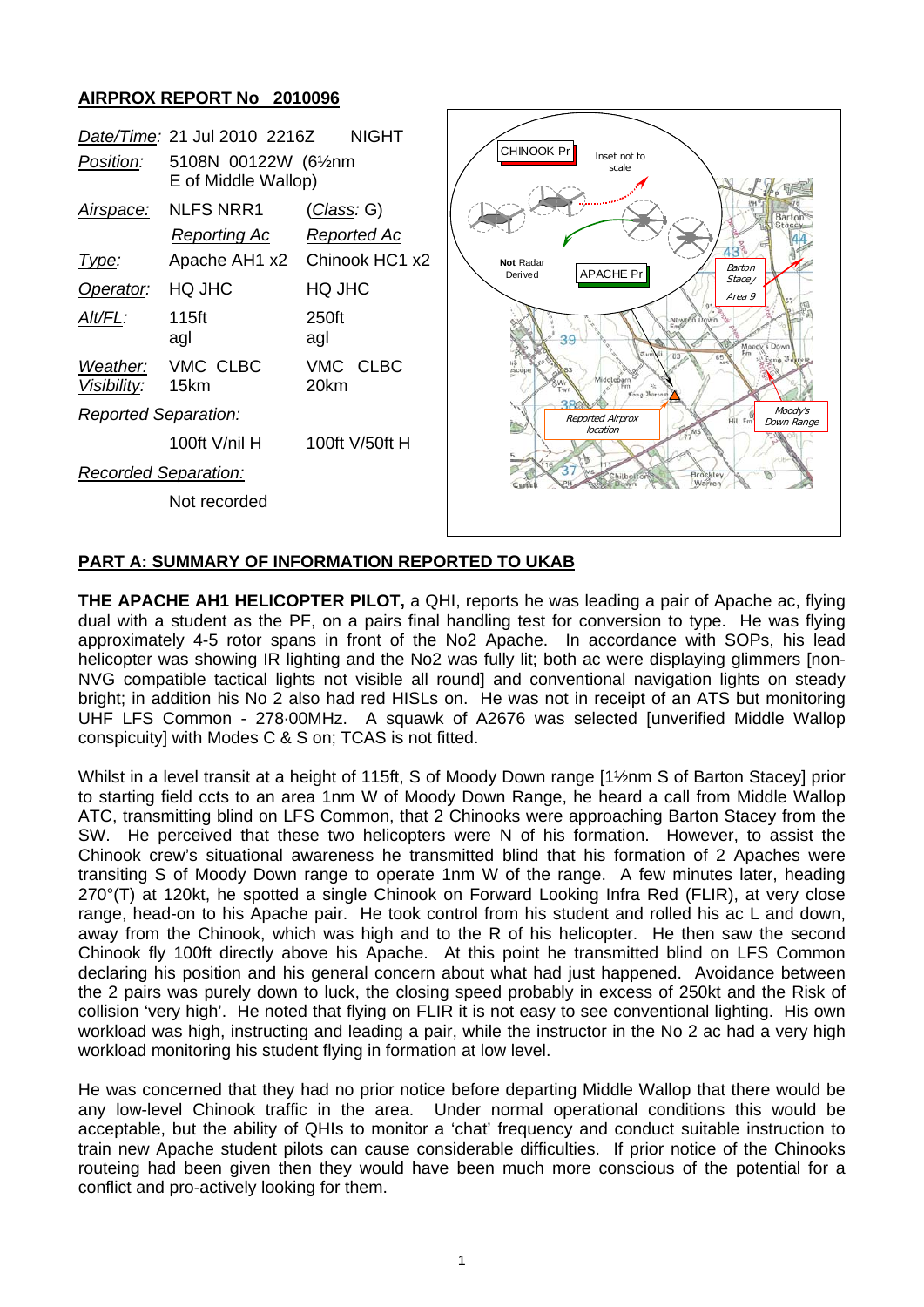**THE CHINOOK HC1 PILOT** reports that he was the No2 of a pair of Chinook helicopters on a night tactical formation check conducted by his leader. They were based on Salisbury Plain and had departed Netheravon bound for Odiham. The lead helicopter had NVG formation lights on and NVG upper (IR) strobes ('Glimmer up 2 & Moonrise'); his No2 ac was displaying conventional 'white light' navigation lights and upper red HISLs as per SOP.

Approximately 1½ hours into the sortie his formation was approaching Barton Stacey from the SW at 250ft msd and receiving a BS from Middle Wallop APP. However, the lead was in the process of changing to Odiham INFORMATION on VHF, whilst retaining LFS Common set on UHF. They positively identified a red strobe in the formation's 12 o'clock in the vicinity of Barton Stacey and he called this information to his leader on air-to-air (VHF FM) who acknowledged the call. The strobe was moving slowly from L to R about 3–4nm ahead, which then became stationary indicating the other ac was now either travelling away from, or heading towards the formation. At this point he transmitted blind on LFS Common that 2 Chinooks were approaching Barton Stacey from the SW, to pass to the S and then departing to the E. This call was acknowledged by another crew who stated they were established in a cct at Barton Stacey [UKAB Note (1): A Lynx AH Mk 7 QHI was circuiting within Barton Stacey Area 9 at the time of this Airprox – the Lynx pilot's report is included below. The transcript of LFS Common revealed that another Chinook was also operating in the vicinity, it was subsequently ascertained this activity was N of the A303, circuiting to Longparish.] No other call on LFS Common was heard or acknowledged. Heading 090° at 120kt, the single red strobe then began moving from R to L before again becoming stationary, however at a closer distance and closing. He began to flash his NVG landing lamp for about 5secs as did the lead Chinook; however, the red strobe remained stationary. At this point his leader called to break L, which both Chinooks did. During the turn he saw an Apache appear out of the darkness and pass down his starboard side about 100ft below his helicopter and some 50ft away. No lights could be seen on or off 'goggles' from this ac by either the pilot or the No2 crewman. The red strobe that had been previously identified then passed a few seconds later to starboard of the formation, again lower, where it then became apparent that this was the No2 of a pair of Apache helicopters. The lead Apache pilot then called on LFS Common stating his concern, which was acknowledged with their callsign. He assessed the Risk as 'medium' and added that whilst switching from Middle Wallop to Odiham, there was a short period when the Chinook formation was 'not under a radar service' [sic].

**THE LYNX AH MK 7** pilot, a QHI, was requested to provide an account and reports that he was conducting confined area training for the rear crew at Barton Stacey Area 9 when he heard a radio broadcast from Wallop APP on 278·00MHz LFS Common about a pair of Chinooks transiting to the N of Barton Stacey. Shortly after this a blind call on LFS Common was heard from an Apache pair, stating that they were operating in the area of Moody Down. He acknowledged this call with his location and intentions. Another call was then heard, again on LFS Common, from one of the Apache pilots directed at the Chinook pair that had approached the area from the S and had apparently flown very close to the leading Apache helicopter. The Apache pilot stated that he was unhappy with the proximity of the Chinook and the lack of SA.

UKAB Note (2): A transcript of LFS Common 278·00MHz and the Middle Wallop APP frequency was helpfully provided by the Unit. All relevant transmissions received on the Middle Wallop recording are included below. However, it should be noted that some UHF transmissions made by ac operating at low-level might not have been received because of terrain shielding.

**THE MIDDLE WALLOP APPROACH RADAR CONTROLLER (APR)** reports that the Chinook formation called Wallop APP requesting a BS and MATZ transit routeing eastbound from a position 8nm SW of Middle Wallop at a height of 250ft agl passing no closer than 4nm to the aerodrome. The Chinook formation was placed under a BS, the Middle Wallop QFE issued and a warning passed that Barton Stacey was active. He then made a broadcast [at 2209:52] on LFS Common - 278·0MHz – giving the position, route and height of the Chinook formation. [At 2210:22, APP advised the Chinook Leader, *"…I've just had* (heard) *a broadcast on 2-7-8 decimal 0 I believe there are a couple of cabs operating in the vicinity of Barton Stacey at this time"*, which was acknowledged, *"that traffics all copied* [C/S]..".] A second broadcast was transmitted by APP on LFS Common with an updated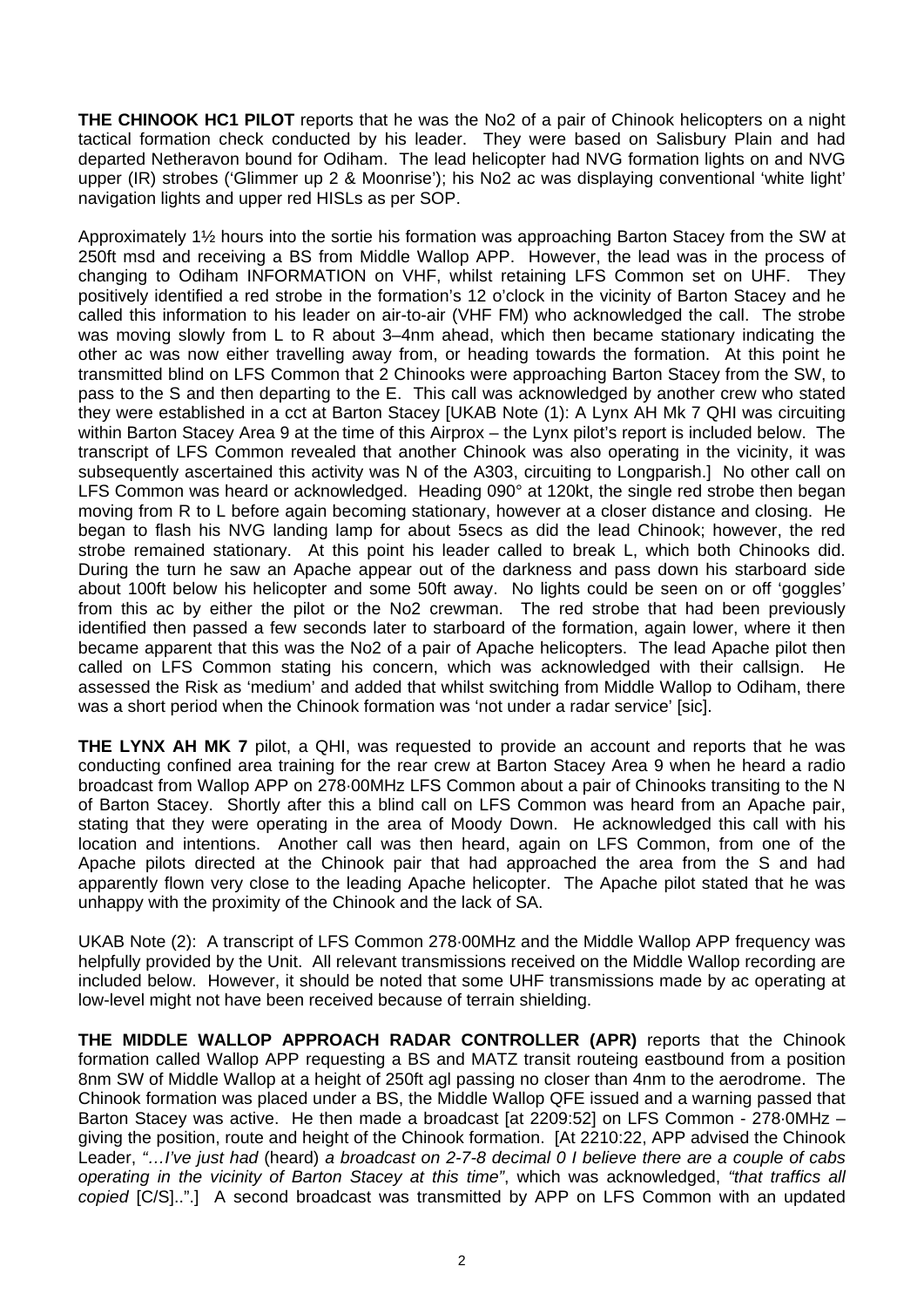position of the Chinook formation as they passed Stockbridge [some 3½nm SE of Middle Wallop]. [At 2213:17, APP broadcast, *"Wallop Approach blind call on 2-7-8 decimal 0 previously reported Middle Wallop MATZ transit traffic 2 Chinooks 1 mile south of Stockbridge tracking east 250 feet Wallop Q-F-E Wallop broadcast out.*" The Chinook leader reported switching en-route to LFS Common and Odiham on VHF at 2214:02]. Shortly after this there was an exchange of RT messages on LFS Common between the leader of the Apache formation and the Chinook formation, the former saying he was filing against two Chinooks that had affected their sortie activity. The Apache formation leader then called Wallop APP for the callsign of the conflicting traffic.

UKAB Note (3): At 2213:50, the Apache formation reported on LFS Common, *"L-F-A-1 2 Apaches routeing south of Moody Down range to operate to the area just west of Moody Down range by 1 mile L-F-A 1 transmitting blind".* The Lynx crew operating at Barton Stacey responded at 2214:05, *"L-F-A-1 – 1 Lynx operating in area 9 field circuits on goggles L-F-A-1".* At 2214:48, the Chinook formation broadcast, *"Barton Stacey 2 Chinooks approaching from the southwest passing south routeing east Barton Stacey",* which was followed by a transmission from another single Chinook operating N of the A303 at Longparish, *"Barton Stacey 1 Chinook operating at Barton Stacey in the circuit".* The Chinook formation then reported at 2215:04, that they were visual with traffic at Barton Stacey, *"..in your south west now".* Just over one minute later at 2216:12, the Apache formation advised, "[C/S] *south of Barton Stacey you just went head to head with me there not happy".* A further transmission was then made by the Apache formation, "[C/S] *south of Barton Stacey this is* [C/S] *formation a pair of Apaches routeing now west".* The Chinook formation responded at 2216:31, *"Apache callsign this is* [Chinook formation C/S] *on Stud 9 we were visual with you and broke left we didn't see the pair (sic) at the front we saw the trail aircraft thought we'd keep clear of that".* The formation leaders then agreed to discuss the incident after landing.

UKAB Note (4): This Airprox is not shown on recorded radar.

**SATCO MIDDLE WALLOP** confirmed that the formation of 2 Chinook Helicopters transited through the Middle Wallop MATZ receiving a BS from Middle Wallop APP on 280·625MHz. Meanwhile, the formation of 2 Apache helicopters was operating to the E of Middle Wallop in the vicinity of Barton Stacey on LFS Common - a frequency that was being proactively monitored by the APR. Recognising the potential for a confliction between these ac, the APR informed the Chinook formation of the activity at Barton Stacey, which was acknowledged. Then outwith his normal remit, the APR conscientiously transmitted two broadcasts on LFS Common endeavouring to assist the Apache crews' SA by informing them of the potential confliction. At 2214 the Chinook pair exited the Middle Wallop MATZ, as cleared with APP, and switched to LFS Common, checking in immediately on that frequency with a broadcast as is required. The Airprox occurred 2min later.

The Chinook pair was operating out of Netheravon as part of an exercise; therefore, they did not have advance notification of the Middle Wallop night flying routes. Similarly, the Apache crews did not have advance notification of the Chinooks routeing. None of the crews involved had the opportunity to deconflict whilst still on the ground. However, the RT transmissions should more than mitigate this fact. It should also be noted that Middle Wallop is currently trialling the Centralised Aviation Data System (CADS) [a Web based low-flying route notification tool], which is not used by all other LFA users.

However, he was puzzled as to why the Chinook pair was such a surprise to the Apache pair as the APR had done his best to pass them TI. The Apache pair had two early 'heads-up' broadcasts from the APR, followed by the call from the Chinook pair on LFS Common. If they were not visual, there was an opportunity to reply to their transmission.

**ATSI** had nothing further to add.

**HQ JHC** comments that this was a very serious event that nearly had a catastrophic outcome. There was a high degree of chance that led to this being an Airprox, rather than a mid-air collision. This head-to-head Airprox between two formations occurred in very congested airspace at night - a result of the imperative to train at night for current operations. The lack of notification of the Chinook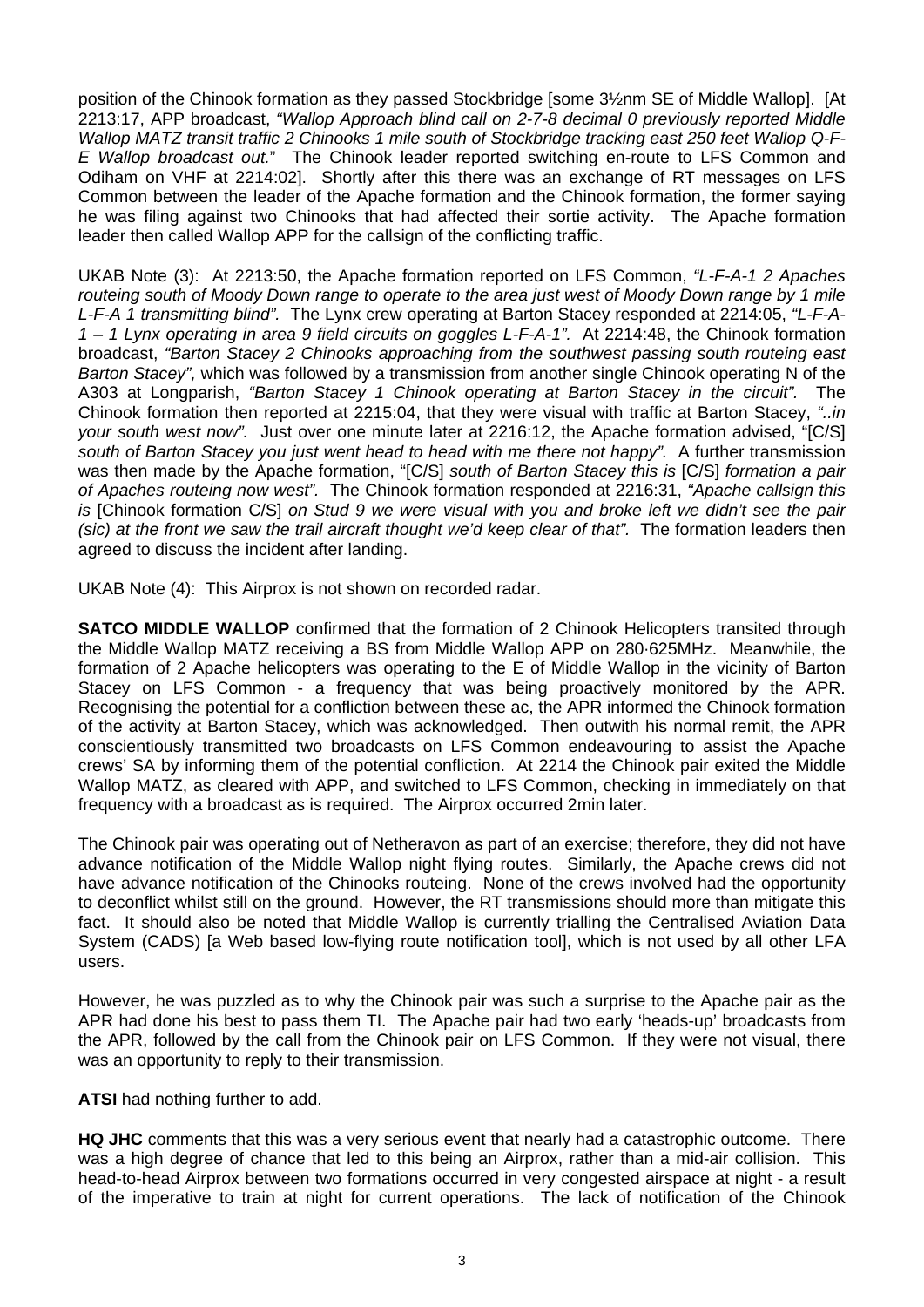formation's route has been resolved through fixed and portable versions of CADS, although this measure alone will not solve all conflictions. This HQ recognises the high risks involved with multiple ac operating in the same vicinity and is actively pursuing all mitigating measures. The difficulties involved with the identification of conflicting traffic, some of whom are in formation with different light set-ups and perhaps through different media (some on NVG, some on FLIR) are well understood by crews and this Airprox will be widely publicized.

## **PART B: SUMMARY OF THE BOARD'S DISCUSSIONS**

Information available included reports from the pilots of both ac, transcripts of the relevant RT frequencies, radar video recordings, reports from the air traffic controller involved and reports from the appropriate operating authority.

This Airprox was one of two incidents to be considered by the Board involving Apache and Chinook helicopters operating at night with NVDs in NRR1 - the other being Airprox 2010097. Significantly in this case, however, the two formations had not spotted each other before they flew into close quarters.

The Apache pilot reports he was not aware of the Chinook's transit through NRR1 before take-off and it was apparent the Chinook formation had been operating from an exercise location within the Salisbury Plain Training Area. The HQ JHC Member advised that the Chinook crews were unable to pass details of their flight for the benefit of other NRR1 users beforehand. Board members were pleased to learn that the shortcomings in the notification system had been identified and addressed. The HQ JHC Member stressed that since this Airprox had occurred CADS was now being trialled by Odiham and other participants who operate in NRR1 so that information could now be exchanged at the flight planning stage. This would undoubtedly improve crews' SA if planned routes and timings could be adhered to. However, military pilot Members were acutely aware that many factors could intervene to upset a carefully balanced programme so that 'see and avoid' was still the essential method for averting any conflict. Indeed civilian ac might well be encountered at night with no notification whatsoever, albeit that only Police helicopters would be likely to be using NVDs or operating at the heights involved in this incident. This seemed to the Board to be quite a congested training area with 6 airframes/4 speaking units in an area of a few square miles. However, the Board's low-flying Advisor pointed out that all the crews here were flying in conformity with procedures for NRR1. The HQ AAC Member stressed the very high demands placed on Units to accomplish their training objectives and instructors were operating under a considerable workload. Training night field circuits is a difficult task demanding rapt concentration. Disturbances and distractions to this complex activity were not welcome, but these crews followed all applicable procedures in an effort to ensure the safe conduct of their sorties yet still a conflict resulted in this 'see and avoid' environment.

The HQ Air pilot Members questioned whether the ac involved here were sufficiently well lit. The JHC Member contended that the lighting displayed by the helicopters was in accordance with SOPs for such sorties and the Command had no concerns on that topic. However, he went on to explain to the Board that the FLIR used by the Apaches has a narrow field of view and for the Chinook crews, relative distance/depth perception is one of the most difficult aspects of operating with NVDs. Whilst it was accepted this was a difficult task it was imperative to train crews in the use of these devices. The HQ JHC Member stressed that night conflicts are not accepted lightly; these Airprox have been considered most seriously and the Command continues to investigate ways of minimising the potential Risk.

The Board commended the Middle Wallop APR for recognising the potential for a conflict between the Chinook formation as they transited past Barton Stacey and the other helicopters known to be circuiting there. The controller's positive stance in making blind calls on LFS Common about the Chinook formation's transit had alerted the lead Apache pilot, but the latter reported he was expecting them to transit further to the N and their appearance was a surprise when encountered to the S of Barton Stacey. The Board was briefed that there are three locations in the vicinity of Barton Stacey